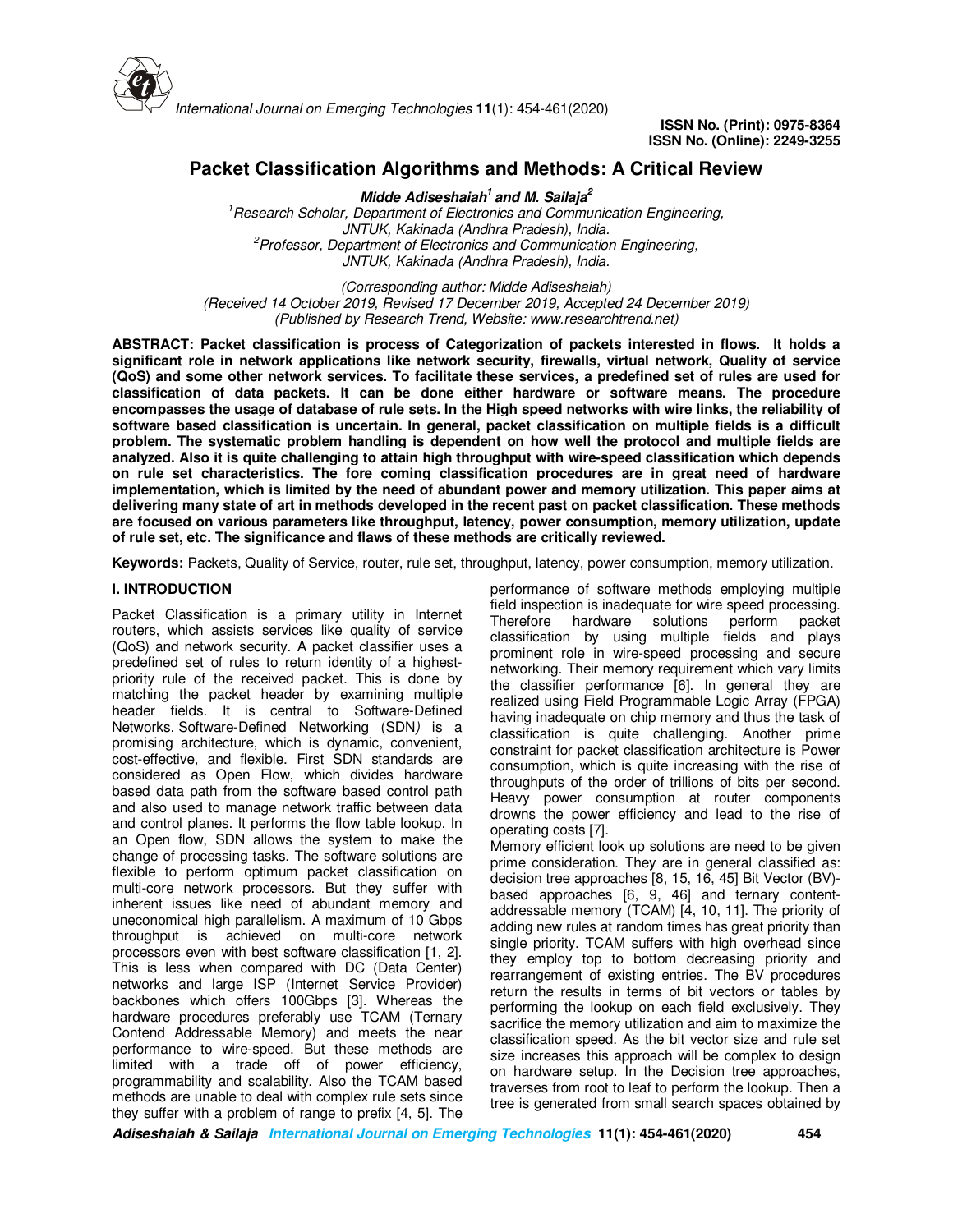splitting large search space. This tree construction needs many modifications and need the storage of child pointers at each node and thus it increases the system cost.

Even though the inexplicable collection of previous works, many requirements have met by packet classification techniques, such as high throughput, low power consumption, nominal cost and lesser memory density. Hardware based packet classifiers use TCAM for to store the rules in associative memories and perform a parallel match of these rules [11]. Therefore continuity in classification time is attained. But these methods are quite complex to develop and leads to a rise of system cost [4]. Whereas the software methods builds distinguished in-memory data structures, typically decision trees and can perform efficient classification. But they are slower than TCAM methods since they need decision tree from the root to the matching leaf. The software methods are inefficient to maintain minimum memory usage in order to achieve maximum system speed for packet classification. Therefore a rise of memory usage is observed with the exponential rise of rules set. For high throughput, TCAM is better to use. But it suffers from power consumption and cost. For both throughput and power consumption, SRAM is used. Based on the particular needs either TCAM or SRAM are used to combine with multi core and FPGAs in order to satisfy these constraints. Due to reconfigurable feature of FPGAs, which are mainly adopted for mid-sized and flexible solutions. FPGA offers abundant parallelism and is flexible to develop reconfigurable architecture. They utilize multiple strategies to perform parallel processing and are feasible to develop application of scientific computing.

It full fills the needs of packet classification like high performance, line speed processing, multi match support and dynamic updating capability. In current scenarios, researchers are focused on the needs of above requirements in packet classification.

### **II. LITERATURE REVIEW**

Based on research, packet classification is divided into two classes. Algorithmic classification and another one is architectural classification. From existed works, Researchers have been noticed that classification of packets design architecture, it is observed that researchers have designed the packet classification architecture using algorithmic based, the following methods are:

- Exhaustive search
- Tuple search
- Decision tree
- Decomposition based method.

In exhaustive search, it includes two familiar approaches such as linear search and parallel search. Linear search verifies every rule in the classifier until and unless a match is found. The parallel search implied by Ternary Content Addressable Memory (TCAM) where each rule is assigned by a processor. It provides Effective utilization of memory and does not require any pre-processing elements. Those are updated with stability and simplicity. Though, they require memory accesses per each search are O (N). Here N represents the total count of rules present in a rule set. A linear search becomes unaffordable slow even for moderately sized rule sets. Packet classification algorithm based on

Decision tree method focuses on two aspects. Firstly, how to choose the cut dimension and the second is how to make a decision. The cut-point for divide into subspaces from address space. The main problem of this method is memory requirement is high, and extended pre-processing time. Thereafter, demonstrated as in Gupta & Mckeown [15] and Singh *et al.,* [16], demonstrated a decision tree based packet classifier using Hicuts and Hypercuts respectively. In the navigation tree process, a leaf node is used for multi rules accumulation. Then the incoming packets are allowed for a linear search. Vamanan *et al*., [23] introduced a new decision tree based algorithm called as. This algorithm projected based on four proposals:

– To design separate decision tree for making different rule sets intended for reduction in overlap of large and small rules in a classifier.

– To decrease the multiple trees as that degrades the throughput, so as to incorporate the large or small rules in one dimension.

– More often than not to get cut along any field in irregular ways so with the purpose of distributing rules in different leaf nodes. Hence, aim to make cut in equal way along the fields.

– To attain less access per node, compare to both HiCuts and HyperCuts, they have co-located the parts of node and its children.

Thus the optimal memory utilization and improvement in performance is obtained using the proposed EffiCuts method. The major difference between Hicuts and Hypercuts is that in an internal node one dimensional cutting is used for Hicuts, where as multi dimensional cutting is used for Hypercuts. Hence Hicuts tree depth is longer than Hypercuts. Independent searches are executed on each packet fields, which are decomposed into multiple single field instances. It is analogous to multiple fields based Recursive Flow Classification [17] and Aggregated Bit Vector (ABV) and BV (Bit Vector) based classification [14]. At the trade off of fast classification, these methods fail in optimal utilization of memory and consume lot of simulation time for the preprocessing stage. Thus it is suitable for the areas involving frequent updating of rules set.

A novel Multi filed packet classification based on Recursive flow classification (RFC) is proposed by Gupta and McKeown [17]. The RFC maps packet header bits (S) to bits (T) of pre-computed class ID (T ≪ S) using valid rules. Though, change in rule characteristics, the results is unstable. This approach has given less significance to different overlapping regions i.e., O (nF) for rule sets of 'n' number having F dimensions. Under usual conditions (with rare change of rules) this approach consumes much time for pre computation. And therefore it suits very less for the applications involving dynamic rules set update. Also with the liability of distinct overlapping regions, it even suffers with exponential memory usage.

Lakshman and Stiliadis [14] proposed bit vector algorithm which is enhanced by Singh *et al*., [16]. Memory utilization is minimized through Aggregated bit vector algorithm (ABV). Radical memory usage, poor classification resulted with the dependency of arrived packet value. This tends to tree path variations [19]. Srinivasan *et al.,* [20] demonstrated packet classification on multiple fields based on Tuple Space method. The specified rules govern various tuple search categories.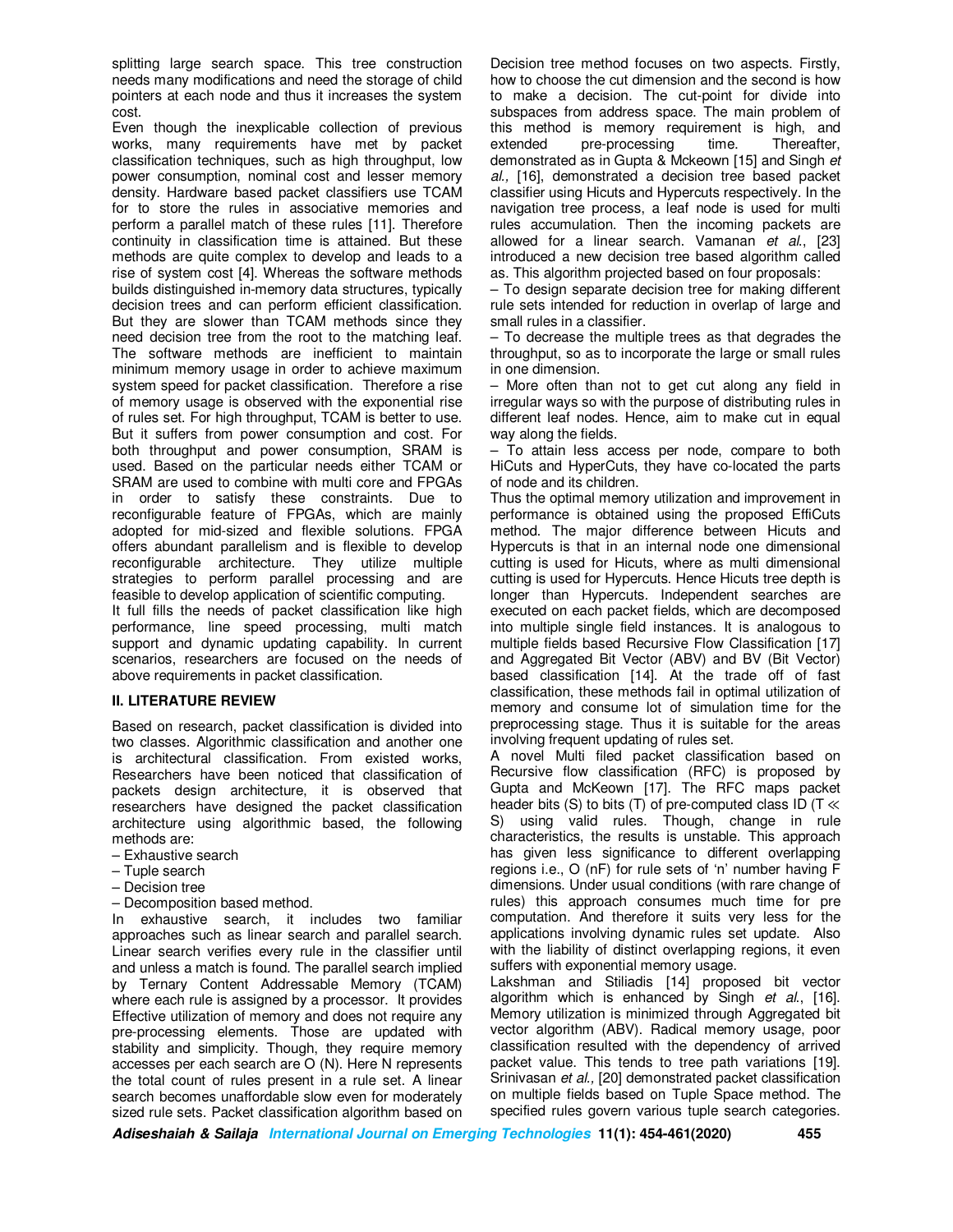The rules are varied by prefixes and implements hashing within unique rules set and thus minimized the search of multiple fields. Taylor *et al*., [12] proposed a simple precise match using a novel partition based classifier. At a trade off of heavy pre computation time, this method is credited with optimal memory utilization and fast average query time. Moreover based on the rule set characteristics, the classification time can be altered.

Warkhede *et al.,* [21] proposed two-dimensional conflictfree filters for Fast packet classification. In this scheme, to solve the classification problems a set of conflict free rules are used. In addition, they also prepared the assumption that the rule ranges are IP prefixes. Making a note of this assumption, data structure along with O (n  $log^2 w$ , O ( $log^2 w$ ) query time and have been obtained. This scheme rapidly works for conflict resolved rules. Lee & Shieh [22] developed a Diagonal Based Tuple Space search, this system concentrates on minimizing the classification time even as maintain a requirement of reasonable memory. Familiar shortfalls of multiple packet classification algorithms suffered includes, less speed raised with the heavy access of memory and the dependency of classification on a typical kind of rules set. Also all these methods consumes considerable amount of simulation time during initial stages of data processing. Furthermore, nearly all of the published algorithms require substantial amount of pre-processing. Ahmed *et al.,* [19] used SHA-1 or MD5 and advanced cryptographic hash functions. Through this they limited the memory access that cause attributable to collisions. But the rapid computation has become hard while rescuing the hash lookup table. Thus the response speed is improved. So these hash functions are not having better performance under the consideration of uniform hashing. But the enforcement of practical unsophisticated hash functions may tend to suffer from high collision rates.

Srinivasan *et al.,* [13] and Van Lunteren *et al.,* [24] limited the collision bounds by the use of "semi-perfect" hash function. Broder and Karlin [25] suppressed the data collisions with Parallel computation of multiple hash tables having distinct hash functions. Furthermore, it uses only one hash table than d-hash functions utilized by Azar *et al.,* [26]. D-Hash function hashed each item, which acquiesce independently and equally distributed buckets for each item, and the least loaded bucket stored by each item. The bucket's average load is reduced while examining d- buckets. With a simple variation of d-left and d-random schemes, an improvement is observed for the IP lookups. Broder & Mitzenmacher *et al.,* [27] supposed the 2-left scheme as in Vöcking [28]. This method involves the insertion of least loaded bucket while separating the buckets into dsections. And compared with d-random a superior performance has been attained.

Bloom, demonstrated a multi-hashing approach based on Bloom filters [29] and improved by Fan *et al.,* [30] using Counting Bloom Filter. This method substitute a count for every bit in a rule set and allowed for further hashing. Dharmapurikar *et al.,* [31] avoided off-chip hash table redundant search through lookup schemes based bloom filters. It is a simple classification method that involves prefix grouping and storage of these groups in a hash table. While performing the lookups in software, the best choice in the binary search on hash

table is prefix length demonstrated by Waldvogel *et al.,* [32]. For reducing number of searches from linear to logarithmic, binary search is used. As a result it improves the lookup time performance in the O (log W), where W is the number of unique prefix lengths.

Packet classification strictly by software procedures are observed to be suffered with various short falls. Pure software based classification methods suffers with limited speed of memory access, generalizability while developing a specific rule set having specific features and hectic simulation times. Cumulating these simulation practices with hardware component will try to conceal few more flaws or shortcomings present in existing methods. Several researchers' underway exploring hardware architectures to improve the packet classification process speed. To have a discussion regarding the Content-Addressable Memories (CAMs) represented by SRAMs usually, demonstrated as in Qin *et al.,* [33]. It stores word by 0 and 1. Compared to traditional procedures, hardware search engines called CAMs have attained superior performance. A TCAM (Ternary Content Addressable memory) stores words by 3 digital values, 0, 1, and X, where X denotes both 0 and 1. Both TCAM and ASIC perform the similar operation, only in hardware. In view of the fact that these TCAMs are designed for perform packet classification, because of high-speed and capable. While classifying the packet, the TCAM performs a assessment of all its entries in parallel manner, and the priority encoder picks up the best matching rule as proposed as in Chen & Oguntoyinbo [34]. TCAMs are efficient for small size rule set of the file, while using large applications it consume more power and a few number of operators have limited support and need additional initial processing stages. Hence the memory utilization is found inefficient. It is observed by some vendors sustain their rules in TCAM, demonstrated as in Juniper Networks [35]. Cong *et al.,* [36] developed a hardware accelerator called Electronic System Level (ESL) which has the capability of parallel execution of codes. Thus the realized Register Transfer Level (RTL) design procedures have achieved superior performance than pure software approach. Further a General Purpose Processors (GPPs) is allowed for packet classification at a tradeoff of flexibility and performance. Xtensa *et al.,* [37] proposed another ASIP method which obtained potentially better compared with GPP software approach. It is even highly flexible compared to pure RTL methods. Shah & Gupta [38] developed two methods called Chain-ancestor ordering constraint (CAO-OPT) and Prefix-Length Ordering Constraint algorithm (PLO-OPT). Both are used to reduce the TCAM update time. Liu *et al.,* [39] presented two methods. First method is based on pruning; redundant prefixes are identified and then removed. The second technique, based on mask extension, expands the mask to be any arbitrary combination of zeros and ones. Panigrahy & Sharma [40] developed large TCAM modules, in which different TCAM blocks are partitioned equally using prefix ranges and thus power consumption issue is more concentrated. Zane *et al.,* [41] demonstrated another partitioning algorithms which is realized into two strategies termed as trie-based and bit selection based techniques. If the TCAM block is full then the first method requires total reconstruction. In Song *et al.*, [42], TCAM is combined with Bit Vector.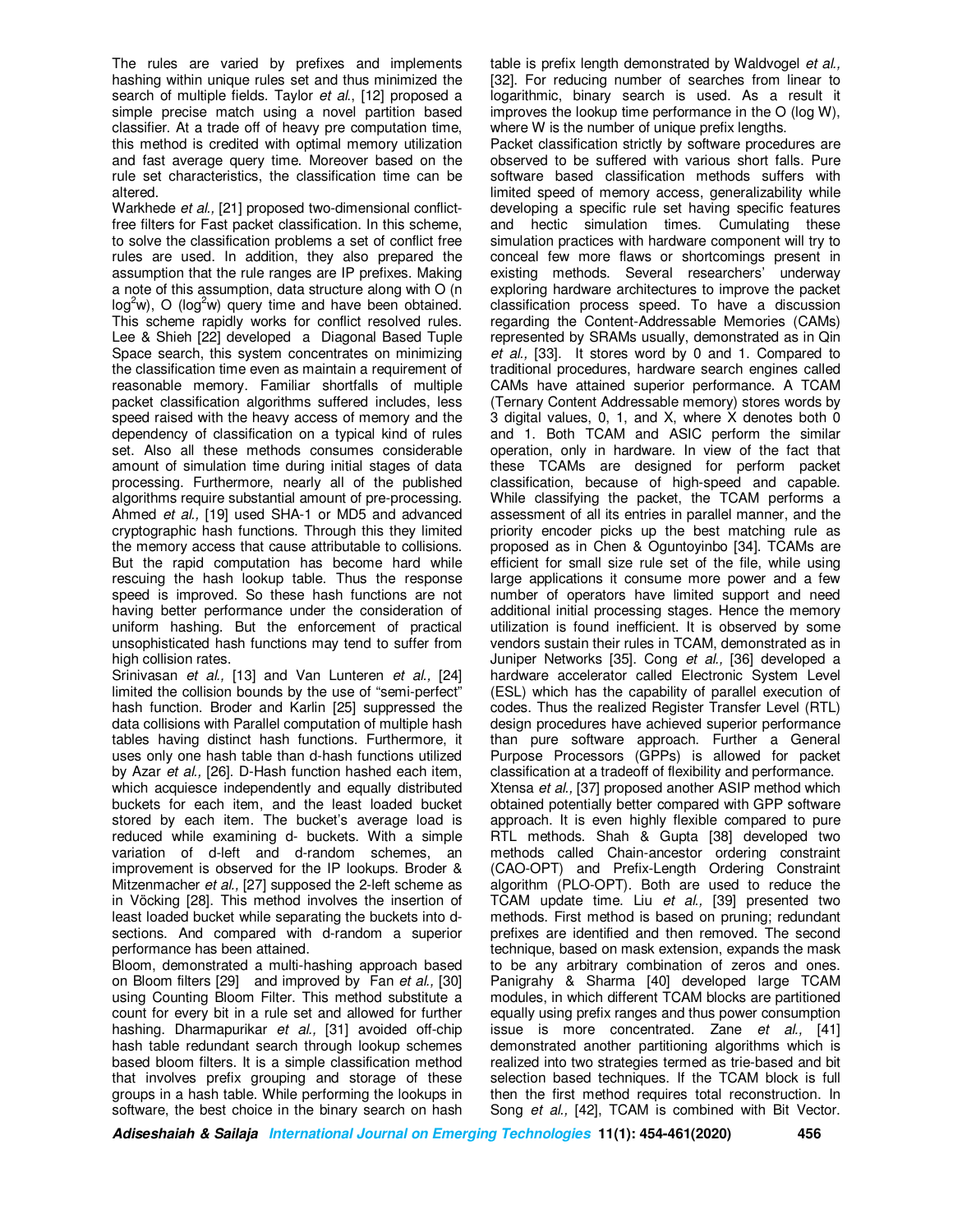They performed multi-match packet classification using an architecture known as BV-TCAM for. In this architecture, tree Bitmap has implemented by using multi bit trie, so TCAM performs prefix or exact match, which are used for source or destination port lookup. Due to good speed and simple management, TCAM is an optimum hardware solution for 1D packet classification. It allows all fields check in unit time at greater speeds. Using TCAM, multi-dimensional packet classification. Chang & Su [43] proposed a scheme. This is a Gray-code based which employs an efficient range encoding trial. In past decades, many novel packet classification algorithms mapped onto FPGAs have been introduced [44] and Jiang & Prasanna [45]. Chang *et al* [44] developed Set Pruning Multi-bit Trie (SPMT) which is a pipelined architecture for multi-field packet classification.

Taylor and Turner [46] proposed a decomposed based algorithm called DCFL (Distributed Cross producting of Field Labels) algorithm. In Jiang & Prasanna [45] developed a decision-tree-based approach for packet classification. It is a 2D multi-pipeline architecture which involves current field-programmable gate arrays (FPGAs) to exploit abundant parallelism. In hardware circuits considering the advantage of parallel processing in addition to pipelining. This structure doesn't influence FPGA search speed, since it is developed in the initial processing stages. Packet classification has processing stages. Packet classification has comprehensively studied over the past decade [50]. They performed packet classification on hardware using a decision tree and decomposition based procedures are desirable for hardware implementation of packet classification system. Most of the packet classification approaches developed on software or hardware, do classified into two foremost categories: decision-treebased and decomposition-based [51, 52] algorithms. Decision-tree-based approaches demonstrated [45, [15]. These methods which allow recursive search of fields distributed into small subspaces.

Jiang & Prasanna [45] developed, pipelined architecture on FPGA mapped by a decision tree, however this tree based approaches is depend on rule set. Gupta & Mckeown [15] demonstrated a method to duplicate rules using a cut in one field approach. Consequently, up to O (Nd) memory used by a decision-tree; this approach can be unfeasible. Sun *et al* [48] proposed an algorithm based on decomposition, which includes two phase. Each field of packets is performed by individual searches in first phase and the results of first phase are combined in second phase. Implementation on FPGA on-chip memory has became a real challenge in this method. Qu *et al*., [52], Pus & Korenek [53] addressed a decomposition based approach which involves individual search of packet header fields. Pus and Korenek [53] proposed hash-based merge techniques in which the final result is obtained by merging partial results. However they rely on additional hardware module to solve hash collisions or need abundant accesses to external memory accesses. Jiang & Prasanna [49] proposed a decomposition-based approach called Field-Split Parallel Bit Vector (FSBV) which makes use of FPGA block RAMs for multi-match packet classification. The utilization of memory is efficiently made due to range to prefix conversion. For decomposition-based approaches, the rule set features governs the specific field searching complexity, as

number of distinctive rules in a field [52, 53]. Researchers have developed various software solutions for packet classification, however hardware solutions supports dynamic updates and high performance. Qu *et al.,* [54] performed for packet classification on FPGA using a 2-dimensional pipelined architecture. This architecture consists of processing elements, which are self-reconfigurable. It does not require range to prefix conversion since prefix and range match is done in a modular processing element (PE). Further Multiple modular processing elements (PEs) are used to manage a large rules set on a 2D architecture. Then packet classification is done using Striding and clustering method by varying sub-field size and rules count. In this architecture, modification, deletion and insertion operations support by a set of algorithm.

Hatami & Bahramgiri [55] proposed RTST (Range based ternary search tree) to achieve fast lookup flow tables in SDN (software define network). In order to implement RTST, a parallel multi-pipeline architecture is presented to get low latency and high throughput. It also supports high clock rates and dynamic updates. Consequently, it achieved the memory efficiency. A 5 dimensional classification based dual stage bloom filter engine (2sBFCE) [56], this system uses 128k bytes of memory and is implemented using 4k rules. For to classify the throughput over 6Gbps, this system requires an average of 26 clock cycles. An Extended version of TCAM (ETCAM) called Distributed Cross producting of Field Labels (DCFL) is implemented on hardware reconfigurable device [57, 46]. They achieved a throughput of 50 million packets per second using Xilinx Virtex 2 and with 128 samples. The authors claim throughput 24 Gbps, if the same system is implemented on virtex5 FPGA. Jiang & Prasanna [58] performed multi field packet classification using a decision tree based HyperCut algorithms. It is a dual pipeline 2D FPGA architecture that employed precision range cutting and<br>Rule overlap reduction methods for packet Rule overlap reduction methods classification. This approach uses Xilinx Vertex 5 FPGA memory and achieved 80000 Mbps Throughput for 40 bytes minimum packet size and can support up to 10k rules.

Chang *et al.*, [44] used Xilinx Virtex5 FPGA to develop a novel Set Pruning Multi Bit Trie (SPMT) pipeline architecture. This approach invokes two stages. A wildcard field position based rules sub division is done in first stage. The lengths of prefix based rules sub division is done in second stage. With the Support of 10k rules, they achieved a throughput 100 Gbps. An enabled network virtualization based on open flow switch is addressed [62] and an enhanced 12 tuple fields is developed [45]. The reported multiple matches in Gbps using a novel architecture called BV-TCAM which operates on prefix or exact value of header fields. And a source to destination lookup is done through treebitmap. Using 222 rules they claimed a RAM block of less than 20% and power consumption less than 10% without actual implementation on FPGA. They further proclaimed that their method can achieve a throughput of 10 Gbps if it is implemented on advanced FPGA.

Ganegedara *et al.,* [59] performed a comparative analysis of three packet classification methods called Stride BV, brute force search method, Ternary Content Addressable Memory (TCAM) by varying rule set size from 32 to 2048. This method faces limited on chip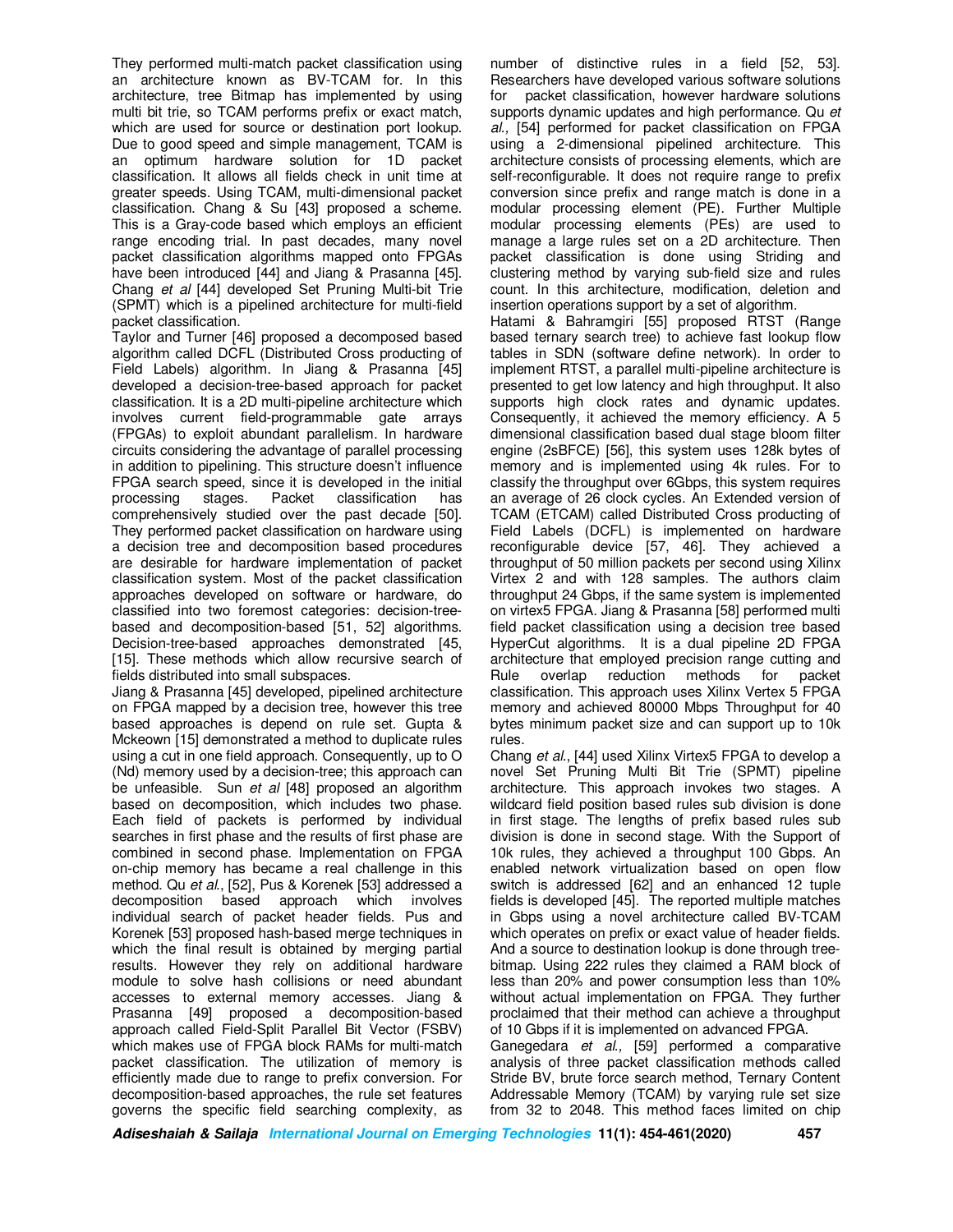memory for to store larger set of rules. Taylor 12] devised a hard ware set up to achieve high performance using multiple packet classification methods like Distributed Cross Producting of Field Labels (DCFL) leverages filter set characteristics, decomposition, and a novel labeling technique.

Faezipour & Nourani [60] demonstrated a multi match search using two TCAM based architectures. The first or all matches in a packet filter set is done in the first stage and a multi match packet classification using intersection properties is done in the second stage. This method is able to reduce power consumption by an order of two and can perform all possible matches in exactly one TCAM cycle. Chang & Su [43] renovated interval- based range encoding schemes and interval- based range encoding schemes developed a novel range encoding methods which consumes less TCAM storage space compare to existing techniques. Sun *et al.,* [48] addressed a packet classification problem using set intersections and compared it with bit vector algorithm. This method uses lesser resources to store large rule sets with small m value with faster clock rate. As m increases, it requires more resources and is less attractive than bit vector algorithm with smaller rules set. Khan *et al.,* [61] attained a higher throughput of +100 Gbps using an architecture which is independent of rule-set features. This method has achieved low latency and supports prefix, exact and range match ability.

### **III. RESULTS AND DISCUSSION**

Many authors proposed various packet classification techniques based on various approaches like Optimized hypercuts, Simplified hypercuts, BV-CAM, 2sBFCE, DCFL, Openflow, Improved hypercuts, PW, PW PL, XnorBV etc. All these methods aimed to achieve the parameters like High throughput, Maximum frequency, less memory and power consumption, low latency, less area etc. The performance evaluation of all these methods is represented graphically in the following figures.



**Fig. 1.** Maximum Frequency (MHz) and Throughput (in Gbps).

Fig. 1 reveals the throughput attained for various existing methods which are operated at different frequencies. It is observed that the PWPL method has achieved maximum throughput of 110.73 Gbps and operated at maximum frequency of 173.02 MHz with the use of 10k rules. But the 24% of the area consumed while usage of memory 429 bytes/rule. Also the methods PW and DCFL have achieved considerable throughput and frequency.



**Fig. 2.** Memory Utilization and No of rules.

Fig. 2 exhibits the memory utilization corresponding to various rules of various approaches. It is noticed that Simplified Hypercut method has utilized less memory of 286 bytes/rule for 10k rules. Even PW, 2sBFCE and BV-CAM has consumed less memory while using 5k, 4k and 222 rules respectively.



**Fig. 3.** Area utilization (in %).



**Fig. 4.** Throughput (Gbps), Latency and Memory utilization (bytes/rule).

Fig. 3 represents pictorial view of area utilized by the various existing methods. It is clear that PW, DCFL and BV-CAM has used the very less percentage of area (8%) compared to other methods.

The following Figs. (4, 5) represents the various approaches like Xnor-BV,DCFL, BV-TCAM, TCAM, Emulated TCAM that used 512 rules, latency, throughput maintained at 300 MHz along with power consumption.

The Throughput, Latency and Memory utilization of different existing methods in Fig. 4. Of them the Xnor-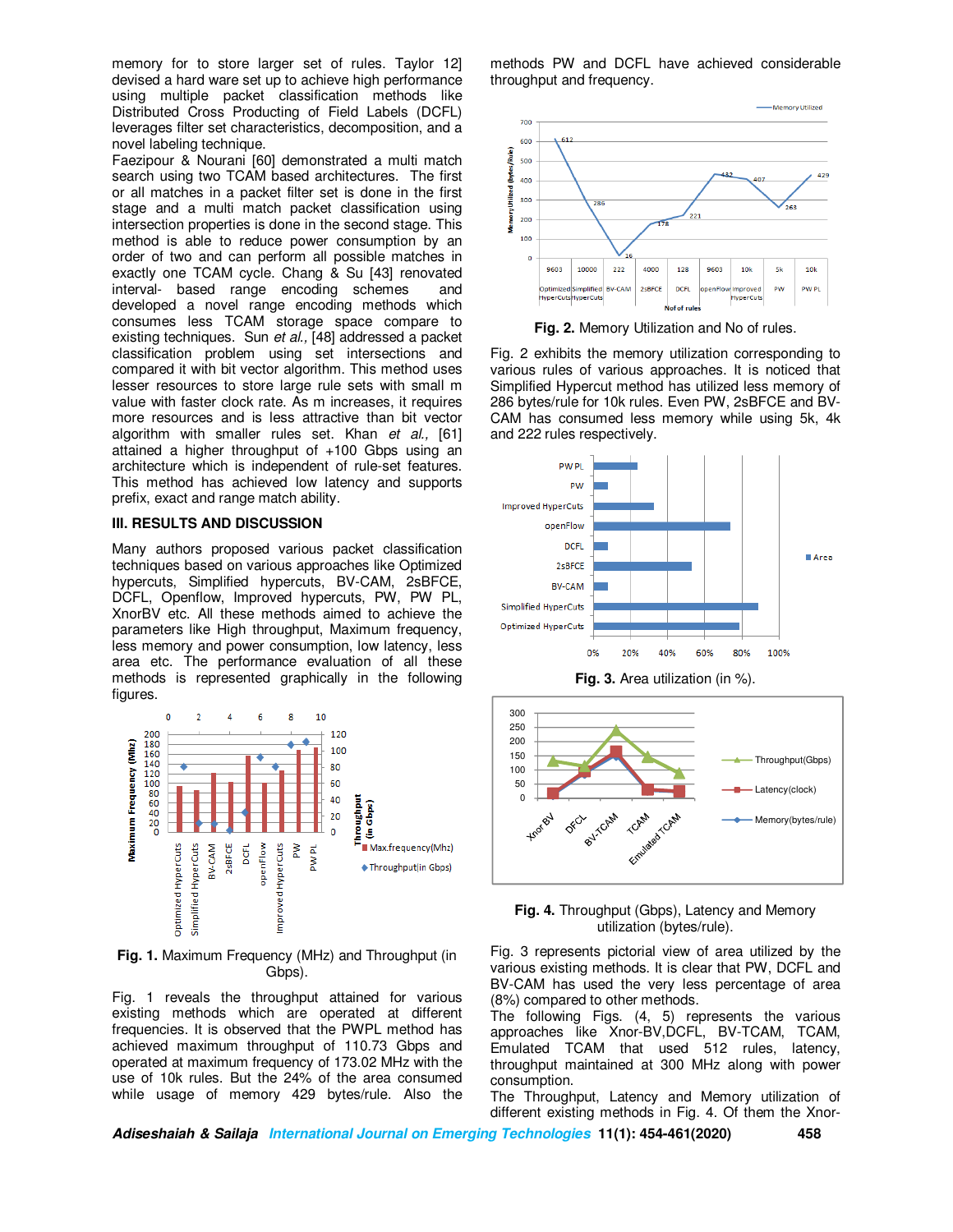BV method is observed to be optimum in attaining maximum throughput (114 Gbps), with low latency and memory utilization (15 bytes/rule) compared to remaining methods. And Fig. 5 represents that this method is also efficient in less power consumption (0.3 mw)





## **IV. CONCLUSION AND FUTURE SCOPE**

In this paper, various packet classification algorithms and architectures with their advantages and disadvantages are described. It is observed that most of the state of art techniques are poorly scaled either in terms of search time or memory utilization. To conclude, in the existing algorithms, there is still huge possibility to improve the system performance. The prime significance challenges of packet classifications include (i) Support bulk rule sets, (ii) Sustainance of optimum performance, (iii) Make possible dynamic updates. Hence, tremendous research is to be done in academics and industry to resolve these problems through the adoption of robust solutions. Also there is a need of hybrid techniques, which are generated, based on various methods implemented on FPGAs and are described earlier to produce high performance packet classifiers.

Hence it is need a develop a much sophisticated systems for packet classification which makes use of maximum number of rules in producing high throughput, while using less memory and power consumption on an FPGA.

### **REFERENCES**

[1]. Liu, D., Hua, B., Hu, X., & Tang, X. (2006). Highperformance packet classification algorithm for manycore and multithreaded network processor. In *Proceedings of the 2006 international conference on Compilers, architecture and synthesis for embedded systems*, 334-344.

[2]. Qi, Y., Xu, L., Yang, B., Xue, Y., & Li, J. (2009). Packet classification algorithms: From theory to practice. In *IEEE INFOCOM 2009*, 648-656. IEEE.

[3]. D'Ambrosia, J., Law, D., & Nowell, M. (2008). 40 gigabit Ethernet and 100 gigabit Ethernet technology overview. *Ethernet Alliance White Paper*, 1-16.

[4]. Lakshminarayanan, K., Rangarajan, A., & Venkatachary, S. (2005). Algorithms for advanced packet classification with ternary cams. In: *ACM SIGCOMM Computer Communication Review, 35*, 193- 204.

[5]. Meiners, C. R., Liu, A. X., & Torng, E. (2010). *Hardware based packet classification for high speed internet routers*. Springer Science & Business Media.

[6]. Ganegedara, T., & Prasanna, V. K. (2012). StrideBV: Single chip 400G+ packet classification. In *2012 IEEE 13th International Conference on High Performance Switching and Routing* (pp. 1-6). IEEE.

[7]. Agarkar, B. S., & Kulkarni, U. V. (2013). A Novel Technique for Fast Parallel Packet Classification. *International Journal of Computer Applications*, *76*(4), 18-25.

[8]. Le, H., & Prasanna, V. K. (2011). Scalable treebased architectures for IPv4/v6 lookup using prefix partitioning. *IEEE Transactions on Computers*, *61*(7), 1026-1039.

[9]. Qu, Y. R., & Prasanna, V. K. (2016). Highperformance and dynamically updatable packet classification engine on FPGA. *IEEE Transactions on Parallel and Distributed Systems*, *27*(1), 197-209.

[10]. Yu, F., Katz, R. H., & Lakshman, T. V. (2005). Efficient multimatch packet classification and lookup with TCAM. *IEEE Micro*, *25*(1), 50-59.

[11]. Vamanan, B., & Vijaykumar, T. N. (2011). Tree CAM: decoupling updates and lookups in packet classification. In Proceedings of the Seventh classification. In *Proceedings of the Seventh Conference on emerging Networking EXperiments and Technologies* (pp. 1-12).

[12]. Taylor, D. E. (2005). Survey and Taxonomy of Packet Classification Techniques. *ACM computing Surveys*, *37*(3), 238-275.

[13]. Srinivasan, V., Varghese, G., Suri, S., & Waldvogel, M. (1998). Fast and scalable layer four switching. In *Proceedings of the ACM SIGCOMM'98 conference on Applications, technologies, architectures, and protocols for computer communication*, 191-202.

[14]. Lakshman, T. V., & Stiliadis, D. (1998). High-speed policy-based packet forwarding using efficient multi-<br>dimensional range matching ACM SIGCOMM matching. ACM *Computer Communication Review*, *28*(4), 203-214.

[15]. Gupta, P., & Mckeown, N. (2000). Classification using Hierachical Intelligent Cuttings. *IEEE Micro*, *20*(1), 34-41.

[16]. Singh, S., Baboescu, F., Varghese, G., & Wang, J. (2003). Packet classification using multidimensional cutting. In *Proceedings of the 2003 conference on Applications, technologies, architectures, and protocols for computer communications*, 213-224.

[17]. Gupta, P., & McKeown, N. (1999). Packet Classification on Multiple Fields. *Proc. ACM SIGCOMM*, 147-160.

[18]. Srinivasan, T., Dhanasekar, N., Nivedita, M., Dhivyakrishnan, R., & Azeezunnisa, A. A. (2006). Scalable and parallel aggregated bit vector packet classification using prefix computation model. In *International Symposium on Parallel Computing in Electrical Engineering (PARELEC'06)*, 139-144. IEEE.

[19]. Ahmed, O., Areibi, S., & Grewal, G. (2013). Hardware accelerators targeting a novel group based packet classification algorithm. *International Journal of Reconfigurable Computing*, 1-33.

[20]. Srinivasan, V., Suri, S., & Varghese, G. (1999). Packet classification using tuple space search. In *Proceedings of the conference on Applications, technologies, architectures, and protocols for computer communication*, 135-146.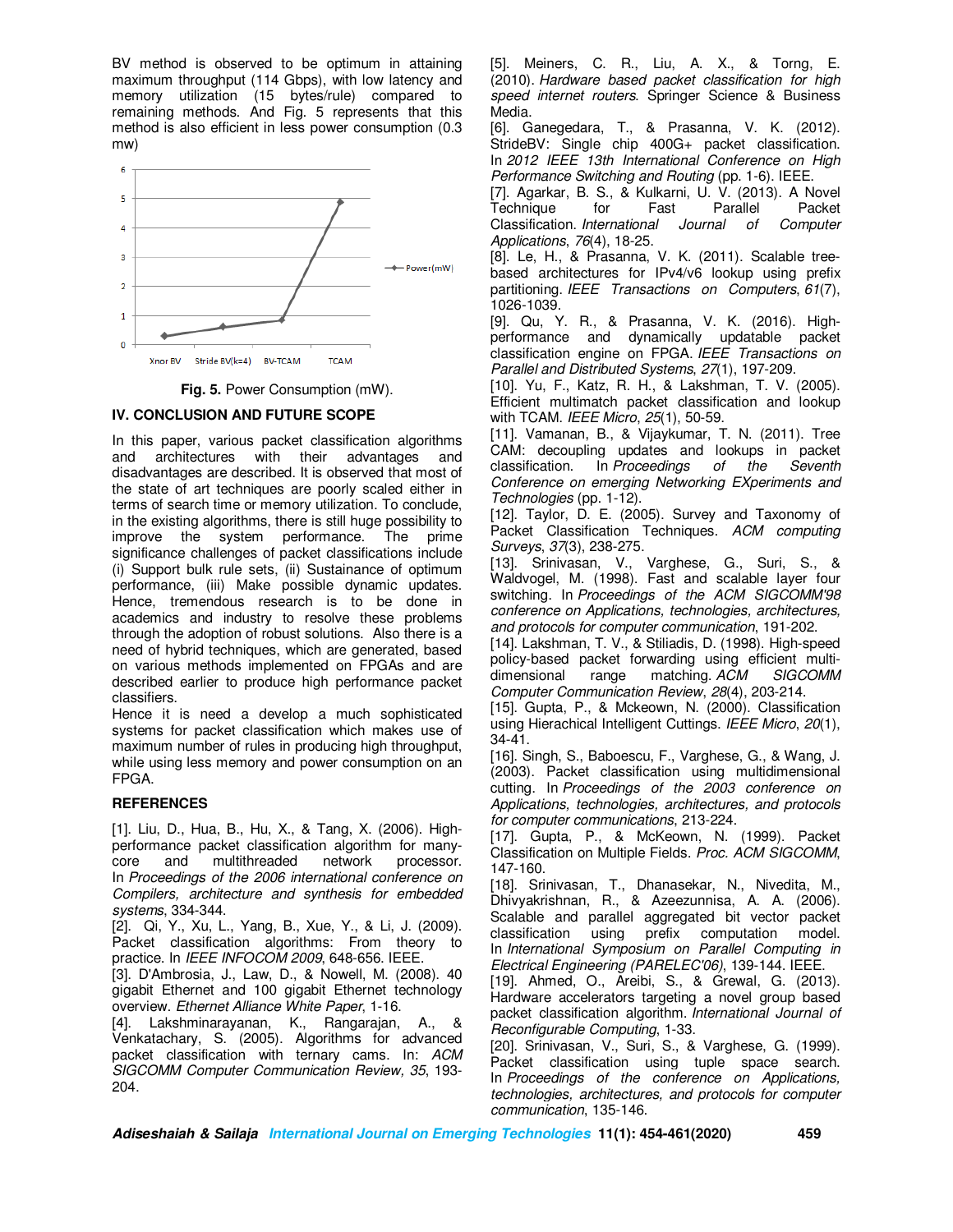[21]. Warkhede, P., Suri, S., & Varghese, G. (2001). Fast packet classification for two-dimensional conflictfree filters. In *Proceedings IEEE INFOCOM 2001. Conference on Computer Communications. Twentieth Annual Joint Conference of the IEEE Computer and Communications Society (Cat. No. 01CH37213)*, *3*, 1434-1443.

[22]. Lee, F. Y., & Shieh, S. (2006). Packet classification using diagonal-based tuple space search. *Computer Networks, 50*(9), 1406-1423.

[23]. Vamanan, B., Voskuilen, G., & Vijaykumar, T. (2010). Efficuts: Optimizing packet classification for memory and throughput. In Proc. *ACM Special Interest Group Data Commun. Conf,* 207–218.

[24]. Van Lunteren, J. (2001). Searching very large routing tables in wide embedded memory. In *GLOBECOM'01. IEEE Global Telecommunications Conference (Cat. No. 01CH37270), 3*, 1615-1619.

[25]. Broder, A., and Karlin, A. (1990). Multilevel adaptive hashing. Proceedings of the *1st ACM-SIAM Symposium on Discrete Algorithms (SODA)*, pp. 43–53.

[26]. Azar, Y., Broder, A., Karlin, A., & Upfal. E. (1994). Balanced Allocations, In Proceedings of the *26th ACM Symposium on the Theory of Computing,* pp. 593–602.

[27]. Broder, A., & Mitzenmacher, M. (2001). Using multiple hash functions to improve IP lookups. In *Proceedings IEEE INFOCOM 2001. Conference on Computer Communications. Twentieth Annual Joint Conference of the IEEE Computer and Communications Society (Cat. No. 01CH37213)*, *3,* 1454-1463. IEEE.

[28]. Vocking, B. (1999). How Asymmetry Helps Load Balancing. *In Proc. of the 40th IEEE Symp. on Foundations of Computer Science*, pp. 131–141.

[29]. Bloom, B. H. (1970). Space/Time Trade-offs in Hash Coding with Allowable Errors. *J. Communication of the ACM*, *13*(7), 422–426.

[30]. Fan, L., Cao, P., Almeida, J., & Broder, A. Z. (2000). Summary cache: a scalable wide-area web cache sharing protocol. *IEEE/ACM transactions on networking*, *8*(3), 281-293.

[31]. Dharmapurikar, S., Krishnamurthy, P., & Taylor, D. E. (2003). Longest prefix matching using Bloom filters. *In ACM Sigcomm*, 202-212

[32]. Waldvogel, M., Varghese, G., Turner, J., & Plattner, B. (1997). Scalable high speed IP routing lookups. In *Proceedings of the ACM SIGCOMM'97 Conference on Applications, technologies, architectures, and protocols for computer communication*, 25-36.

[33]. Qin, H., Sasao, T., & Butler, J. T. (2007). On the Design of LPM Address Generators Using Multiple LUT Cascades on FPGAs. *International Journal of Electronics*, *94*(5), 451–467.

[34]. Chen, Y., & Oguntoyinbo, O. (2009). Power efficient packet classification using cascaded bloom filter and off-the-shelf ternary CAM for WDM networks. *Computer Communications, 32*(2), 349–356.

[35]. Juniper Networks E320 Broadband Services Router, https://www.apacjuniper.net/juniper\_public/campaign/pdf/iptv/en/100103. pdf.

[36]. Cong, J., Liu, B., Neuendorffer, S., Noguera, J., Vissers, K., & Zhang, Z. (2011). High-level synthesis for FPGAs: From prototyping to deployment. *IEEE Transactions on Computer-Aided Design of Integrated Circuits and Systems*, *30*(4), 473-491.

[37]. Xtensa Instruction Set Architecture (ISA), (2012) Technical publications, Tensilica Inc., Santa Clara, CA 95054.

[38]. Shah, D., & Gupta, P. (2001). Fast updating algorithms for TCAM. *IEEE Micro*, *21*(1), 36-47.

[39]. Liu, H. (2002). Routing table compaction in ternary CAM. *IEEE Micro*, *22*(1), 58-64.

[40]. Panigrahy, R., & Sharma, S. (2002). Reducing TCAM power consumption and increasing throughput. In *Proceedings 10th Symposium on High Performance Interconnects*, 107-112. IEEE.

[41]. Zane, F., Narlikar, G., & Basu, A. (2003). CoolCAMs: Power-efficient TCAMs for forwarding engines. In *IEEE INFOCOM 2003. Twenty-second Annual Joint Conference of the IEEE Computer and Communications Societies (IEEE Cat. No. 03CH37428)*, *1*, 42-52.

[42]. Song, H., & Lockwood, J. W. (2005). Efficient packet classification for network intrusion detection using FPGA. In *Proceedings of the 2005 ACM/SIGDA 13th international symposium on Field-programmable gate arrays*, 238-245.

[43]. Chang, Y. K., & Su, C. C. (2007). Efficient TCAM encoding schemes for packet classification using gray code. In *IEEE GLOBECOM 2007-IEEE Global Telecommunications Conference*, 1834-1839.

[44]. Chang, Y. K., Lin, Y. S., & Su, C. C. (2010). A highspeed and memory efficient pipeline architecture for packet classification. In *2010 18th IEEE Annual International Symposium on Field-Programmable Custom Computing Machines*, 215-218.

[45]. Jiang, W., & Prasanna, V. K. (2012). Scalable packet classification on FPGA. *IEEE Transactions on Very Large Scale Integration (VLSI) Systems*, *20*(9), 1668-1680.

[46]. Taylor, D. E., & Turner, J. S. (2005). Scalable packet classification using distributed crossproducing of field labels. In *Proceedings IEEE 24th Annual Joint Conference of the IEEE Computer and Communications Societies, 1*, 269-280.

[47]. Li, J., Chen, Y., Ho, C., & Lu, Z. (2013). Binarytree-based high speed packet classification system on FPGA. In *The International Conference on Information Networking 2013 (ICOIN)*, 517-522. IEEE.

[48]. Sun, L., Le, H., & Prasanna, V. K. (2011). Optimizing decomposition-based packet classification implementation on FPGAs. In *2011 International Conference on Reconfigurable Computing and FPGAs*, 170-175.

[49]. Jiang, W., & Prasanna, V. K. (2009). Field-split parallel architecture for high performance multi-match packet classification using FPGAs. In *Proceedings of the twenty-first annual symposium on Parallelism in algorithms and architectures*, 188-196.

[50]. Gupta, P., and McKeown, N. (2001). Algorithms for packet classification. *IEEE Network. 15*(2), pp. 24–32.

[51]. Gupta, P., & McKeown, N. (2000). Dynamic Algorithms with Worst Case Performance for Packet Classification. *Proc. of European Commission International Conference (IFIP-TC6),* 528–539.

[52]. Qu, Y., Zhou, S., & Prasanna, V. K. (2013). Scalable many-field packet classification on multi-core processors. In *2013 25th International Symposium on Computer Architecture and High Performance Computing*, 33-40. IEEE.